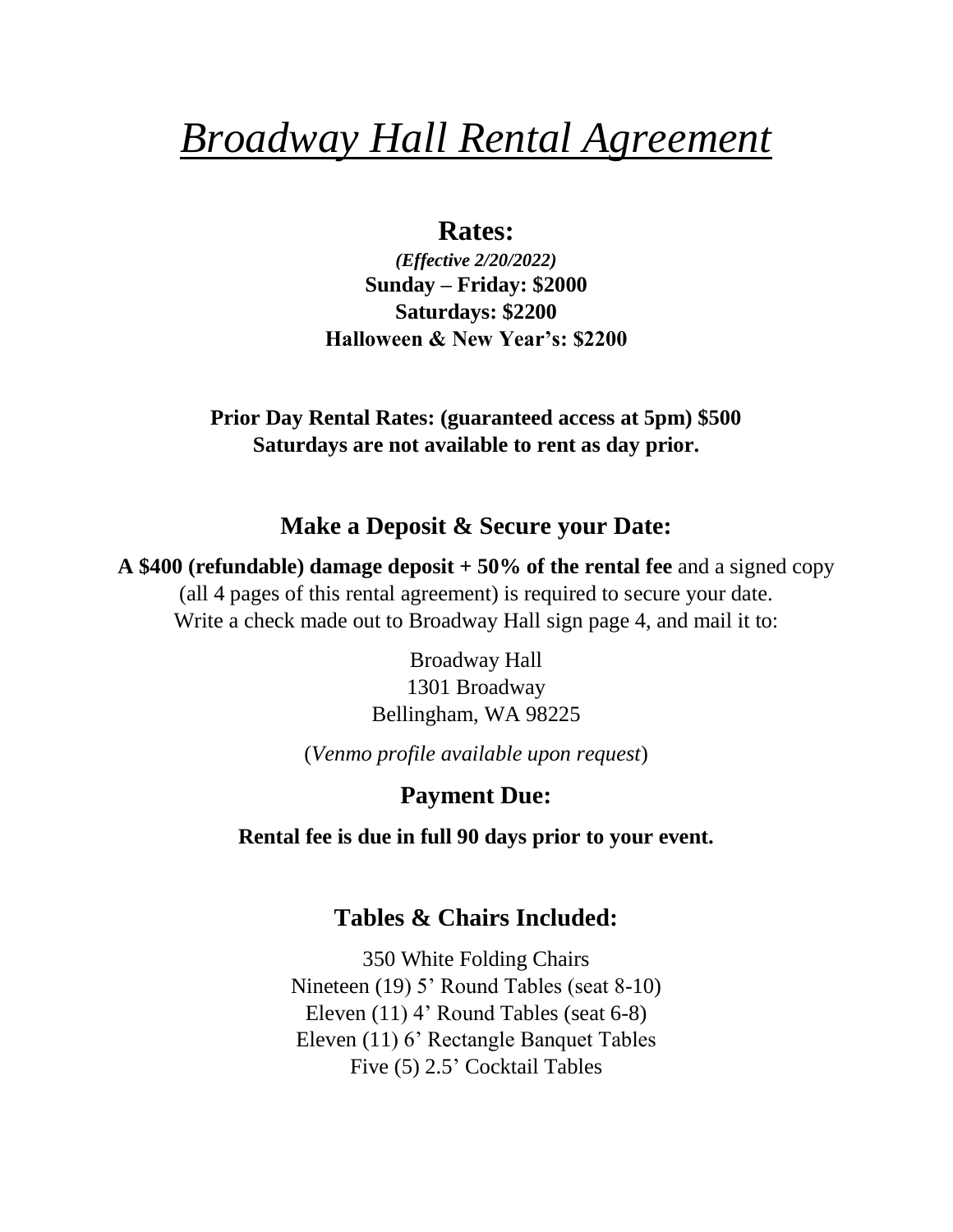#### RULES & RESPONSIBILITIES

#### **Alcohol Policy:**

You are welcome to have alcohol at your event. However, you must purchase a permit and have it posted during your entire event. Buy online at [https://lcb.wa.gov/licensing/online-banquet-permit.](https://lcb.wa.gov/licensing/online-banquet-permit) Additionally, you are required to hire a licensed bartender to serve the alcohol. Please ask if you'd like a recommendation.

**There are no exceptions to above policies and non-compliance will result in forfeiture of your deposit.**

- Per RCW 70.160.075 there is no smoking allowed within 25 feet of the building. **YOUR DEPOSIT WILL BE FORFEITED IF THERE IS ANY EVIDENCE OF SMOKING OR CIGARETTE BUTTS ON THE PREMISES INSIDE OR OUT.**
- Renter is responsible for any changes incurred from triggering a false alarm by accidentally or maliciously activating any of the pull stations which dispatches security  $\&$  the fire department.
- No staples, tape, or tacks may be used. There are existing hooks around the stage and ballroom ceiling you are welcome to use. **ANY DAMAGE TO THE WALLS, WINDOWS, OR WOOD FLOORS WILL RESULT IN LOSS OF DEPOSIT.**
- Do not move the piano or mirrors.
- All candles must be enclosed or have a tray underneath them. **YOUR DEPOSIT WILL BE FORFEITED IF WAX IS SPILLED ON ANY SURFACE.**
- No **rice, confetti, birdseed, or glitter of any kind is permitted inside.** Sparklers are permitted outside only.
- **BBQs of any kind are not permitted in parking lot directly behind the hall. They are only allowed on the street or area outside the kitchen steps. There are no exceptions to this policy and non-compliance will result in forfeiture of your deposit.**
- Preparing and/or cooking **shellfish in the kitchen, including crab, oysters, lobster, and shrimp**  is prohibited. Caterers may prepare and/or cook shellfish off-site and bring in to serve.
- Renter is solely responsible and agrees to hold harmless Broadway Hall, LLC for any loss or damage to any personal property of renter, guests, invitees, or suppliers of the renter. **Please lock the doors as your come and go during set up.**
- **Music must be off by 10:30pm** (per City of Bellingham ordinance). **All guests must depart by midnight.** (Cleaners can stay until 1am if needed).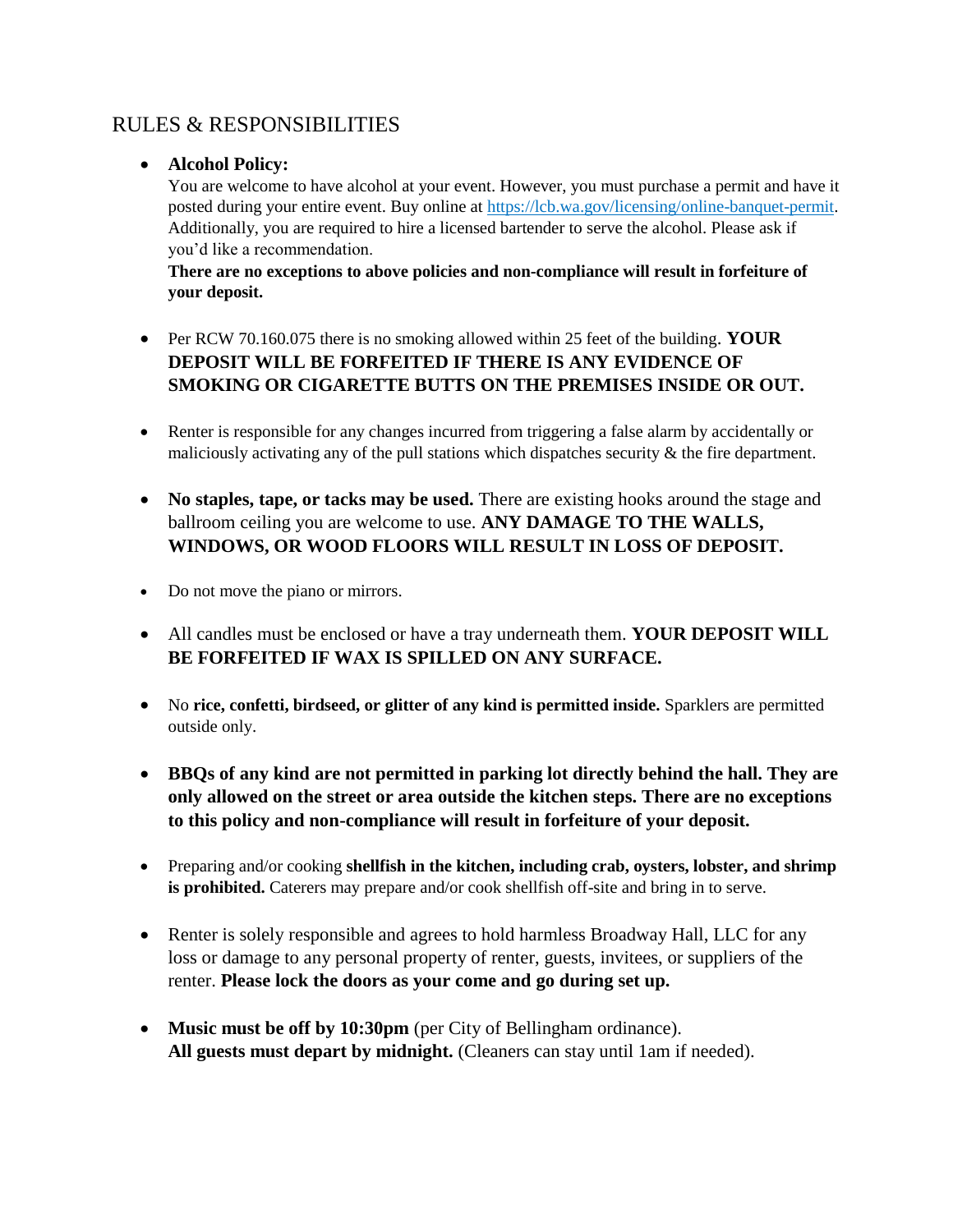## **Cleaning Policy: Cleanup must be completed immediately following your event, not the next day. The return of your deposit will be determined based on compliance with the following guidelines:**

 Bag **ALL** garbage (including kitchen and bathrooms) and place in dumpster on **W. Holly Street**. Do **NOT** put any trash in dumpster behind the hall. **If you do, your deposit will be forfeited.** Glass bottles and cans go in blue recycling can on Holly Street.

**No garbage or personal effects are to be left inside the hall.**

- **Any spills on the floor, liquid or solid, must be wiped up immediately. You will be charged \$100 from your deposit for every spill left.**
- **Wipe down any dirty chairs & stack** all chairs **neatly** back on their racks in respective storage rooms. All padded chairs go downstairs. All white non-padded chairs go upstairs.
- Put all tables back in respective storage rooms: All large 5' round tables upstairs, all small 4' round tables downstairs.
- Remove ALL decorations and belongings, including leftover food. **Anything rented from vendors must be returned/picked up on the same day. Nothing may be left overnight.**
- **Caterer or cleaning crew must clean kitchen.** Wipe all counters, wipe down oven tops, wipe microwave inside and out, **clean refrigerator inside** and out (using provided cleaning supplies found in lower kitchen cupboards). Sweep kitchen floor. Take out trash.
- **Front porch** and **upstairs balcony** must be free of any trash left by your guests.
- Turn off downstairs fireplace (turn knob on lower right all the way to the right).
- Turn off all interior lights. Exterior lights will always stay on.
- Ensure door is locked behind you.
- **COVID cancelation policy: If your event must be canceled due to COVID related state mandates you will receive a full refund or be able to postpone your event for no fee. If you decide to cancel your event on your own due to COVID concerns, there will be no refund.**